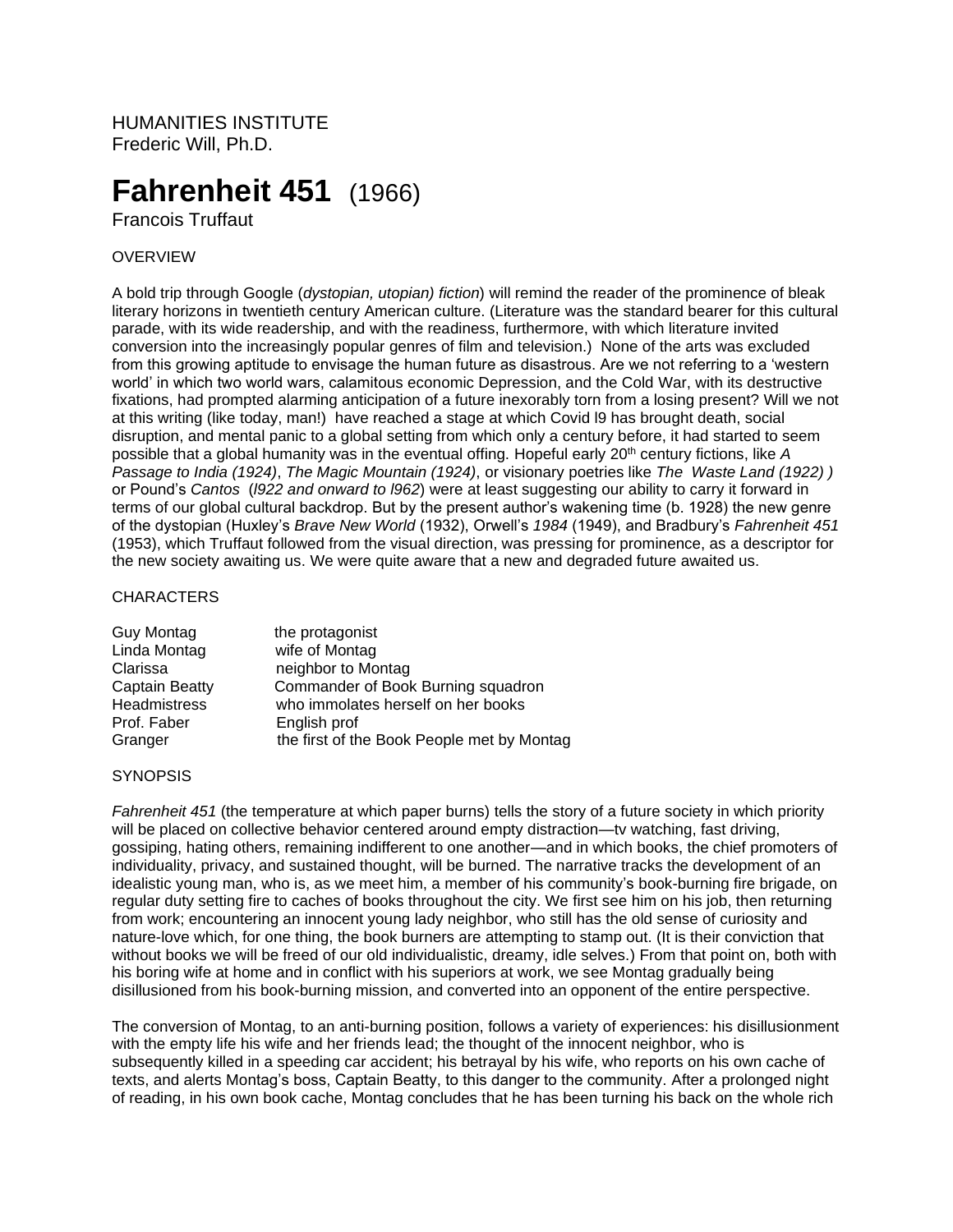reading-acquired world, and in fact on the crucial importance of books, to the maturity and support of culture.

From that point on, Montag allies himself with a shadowy community of book and culture savers, the book-people, who have devoted themselves to memorizing the great book texts of the western tradition, each 'soldier of culture' given a crucial text to memorize, almost 'to become.' It will be the further mission, of this group, to which Montag commits himself, to build the grounds for a new civilization, that will survive the global war just beginning at the time of Montag's conversion.

## **STORY**

**Overview** The film will take us through three stages of Montag's life in his (American) society, the first stage of which shows him in action, heading out with his fellow firemen, on a book burning call. We will quickly find that the world Montag lives in is lacking in independent, observant, curious, or philosophical residents. Residents with personality or depth are almost impossible to find. The citizens are fast drivers, sensoria attached to 'seashell radio' plug ins through which their ears inform' them of the banner headlines, and addicts of television, which is fed to the public on tall vertical TV screens posted ubiquitously throughout the city.

**Volunteer fireman** We move directly into the fiery blaze of red flame—the first color film made by Truffaut—as though the Director was exploding into the thrill of a new expressive medium. Foremost to our eyes, as the flame colored fire-truck pulls out of its station, is Gary Montag, a fresh faced volunteer fireman who has joined the Brigade appointed by the city, to get rid of its chief nuisance, books. For this society books are a distraction from, say, pleasurable or useful behaviors, such as practical aid to others. Books are a way of vanishing into a private world, and forsaking the social world which is your home.

**Neighbor** The securities of Montag's world are about to give way. He has as a young person known the joy of books, until he was indoctrinated, and came to 'know better.' The break in his security wall comes home one afternoon when he is taking the subway home from work. He meets a seventeen year old woman who is a neighbor. She is innocent, perceptive, and very openly interested in knowing who he is. Having become a tight and fearful personality, he has no idea how to deal with her, and suspect her of being a frivolous example of the many who have not learned the dangers of books, and simply let their minds wander.

**Montag's growth** Montag's growth curve, however, is not to be so smooth. He soon learns that his jerry built analysis, of life, death and distraction in his society, is greatly simplified. Even those most scrupulous about avoiding books find themselves suffering. Montag's own wife tries to kill herself with sleeping pills. On one book burning tour he encounters a lady with a stash of books, who prefers to be immolated along with these relics of the past. The last straw of the week in question falls when he learns that Clarissa, his young neighbor, has been hit and killed by a fast driving car. At this point Montag does some thinking. He opens a hidden air vent in his house, where he long ago stashed away some valued books, and he begins to look at them.

**Commander Beatty** The next week Montag fails to show up for work, and his book-burning squadron leader decides to see what's going on; he pays Montag a visit, at home, and offers him some advice. Beatty, this heavy jowled, tough and avuncular commander points out that many citizens, who have essentially forgotten the reasons for the ban on books, have difficulty in totally eradicating their ancient addiction to the book. Beatty re-explains that books become sources of conflictual opinions, lead to conflict and argument among the citizenry, and as a consequence have found themselves banned and burned. Beatty urges Montag to look through his book stash, to see if he can find anything there of value, and to turn in the remainder for incineration.

**Professor Faber** Plunging into his chore of reading, Montag is reminded of a friend, a retired professor of English, whom he had met by accident in a park. Professor Faber, as it quite naturally turned out, was very much the old-fashioned type, loved reading, loved sitting in the park and reflecting, cultural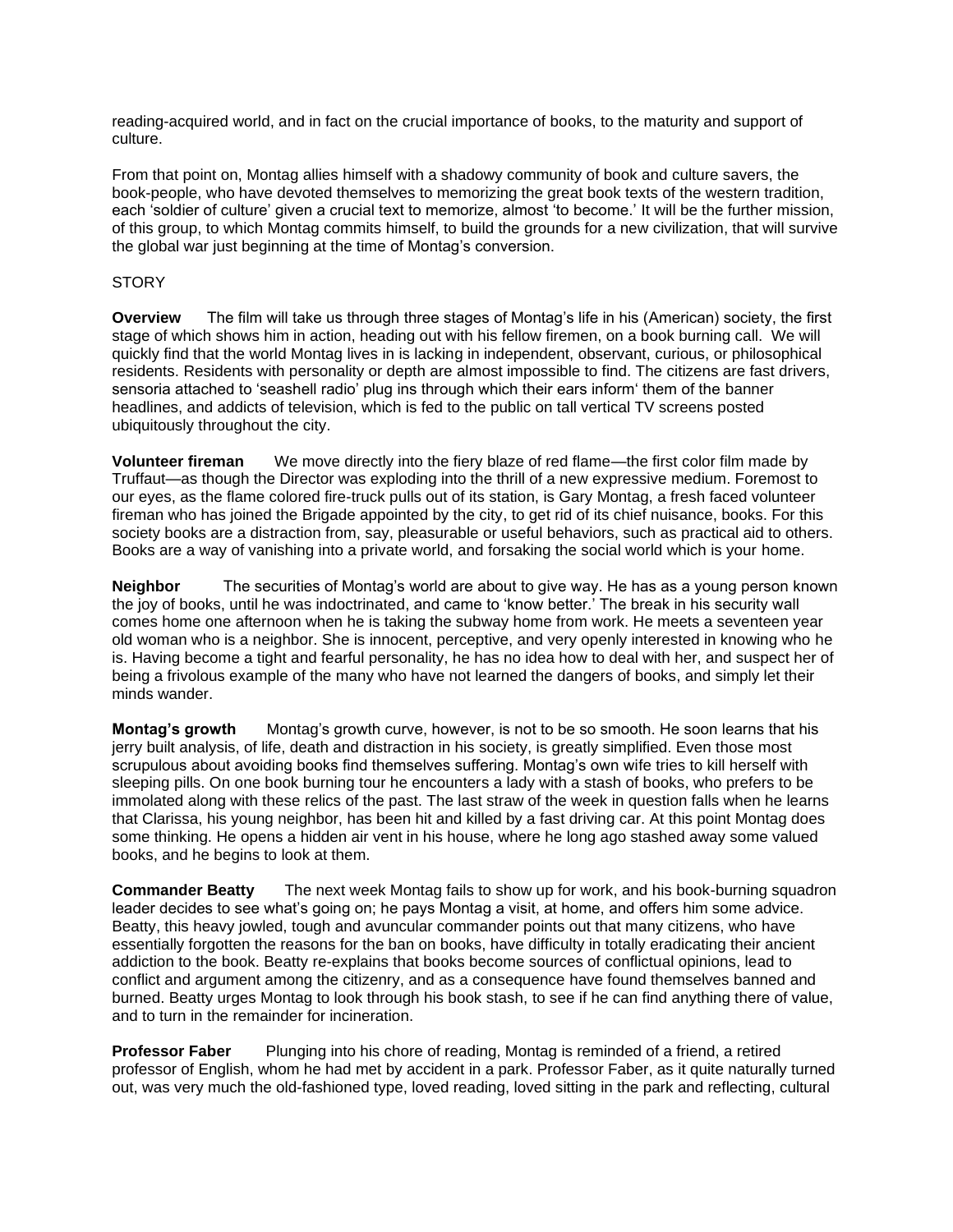values he had urged Montag to indulge. To Montag, living in the culture he did, Faber's values had seemed seriously antiquated, but now they came back to Montag as worth consideration.

**Confrontation with wife** Montag, increasingly drawn to reevaluate his attitude toward books, keeps accumulating redirective experiences. Returning home he finds his wife and a couple of other women intensely caught up in a brainless TV show. Noting that there is a consequential war going on out there in the world, he reproves the brainless ladies by reading them Matthew Arnold's severe poem, 'Dover Beach,' at which the ladies are outraged, and lodge a complaint with Captain Beatty. Calling Montag into the station, Beatty avuncularly berates him, and treats him to a surprisingly adroit lesson in literary history; citing a wide variety of texts whose points contradict one another, leaving the old fashioned reader swimming in a fishpool of oddly assorted arguments, and no unified clarity.

**Wife as an informer** As Montag and Beatty are talking, the fire alarm siren goes off, and Beatty and Montag, jumping in the fire wagon, drive off to discover that the burning alarm is at Montag's house. His wife, who has turned him in, betraying his cache of hidden books, is just driving away, leaving him. Then all hell breaks loose. Beatty orders Montag to burn his house down, but Montag reacts instantly, turning his flamethrower on Beatty and incinerating him.

**Community of book lovers** In a hairsbreadth escape, Montag manages to change clothes, and to escape down river, and following a set of abandoned railway tracks out into the country. He meets there a man named Granger, who informs him he is a member of a nationwide community of book lovers, who have committed themselves to rememorizing the greatest works of literature and philosophy as a protection for mankind against the upcoming war. Enemy jets fly overhead, and the city burns, while Montag and his new fellowship drift past one another in a Dantesque haze, memorizing the texts—Plato, Aristotle, Bacon, Bunyan, Macchiavelli, Milton—on which the salvational wisdom of the present depends. Montag is given *Ecclesiastes* to memorize. The Book People drift on, looking for survivors, thinking of ways to rebuild civilization.

## **THEMES**

*Books.* Bound volumes of papyrus or wood pulp pages have exercised great power over humans, in their creation of societies and their cultures. Books have been portable repositories of valid, profound, and useful thoughts, and they have maintained, sometimes freeingly, sometimes confiningly, a record of the creative minds of some of the most risking of human creatures.

*Fire.* In certain religious traditions—Zoroastrianism, Hindu—the purity of fire is a cornerstone of value and purity, and an expression of the clean. Fire and water are ultimates in the expulsion of the unneeded. Flame throwers function, in the present novel, as the priestly instruments of a social cult.

*Television.* Television serves, in the present film, as a source of widespread popular entertainment, capable not only of amusing in a visual way, but of interacting with tv watchers, like Montag's wife, to give them a fake sense of coziness and community.

*Culture.* Culture is the social product in the enjoyment of which we do most to individualize, deepen, and protect the intimate places in our awareness. In the present novel, culture—predominately maintained in books and the arts—is in danger of being replaced by slick and time consuming versions of itself.

*Order.* The books which sustain culture, and which are threatened by burning—as they have been in many totalitarian states-- (The Soviet Union, Nazi Germany, Maoist China)—present various world views, and inevitably contradict one another on every major issue. On the other hand, though, value issues gravitate toward consistent perspectives onto life, and within each culture there are themes of order discipline, control, sacrifice, insight, consistency—which dominate the discourse that keeps the society going forward. Disorder only makes sense in terms of order.